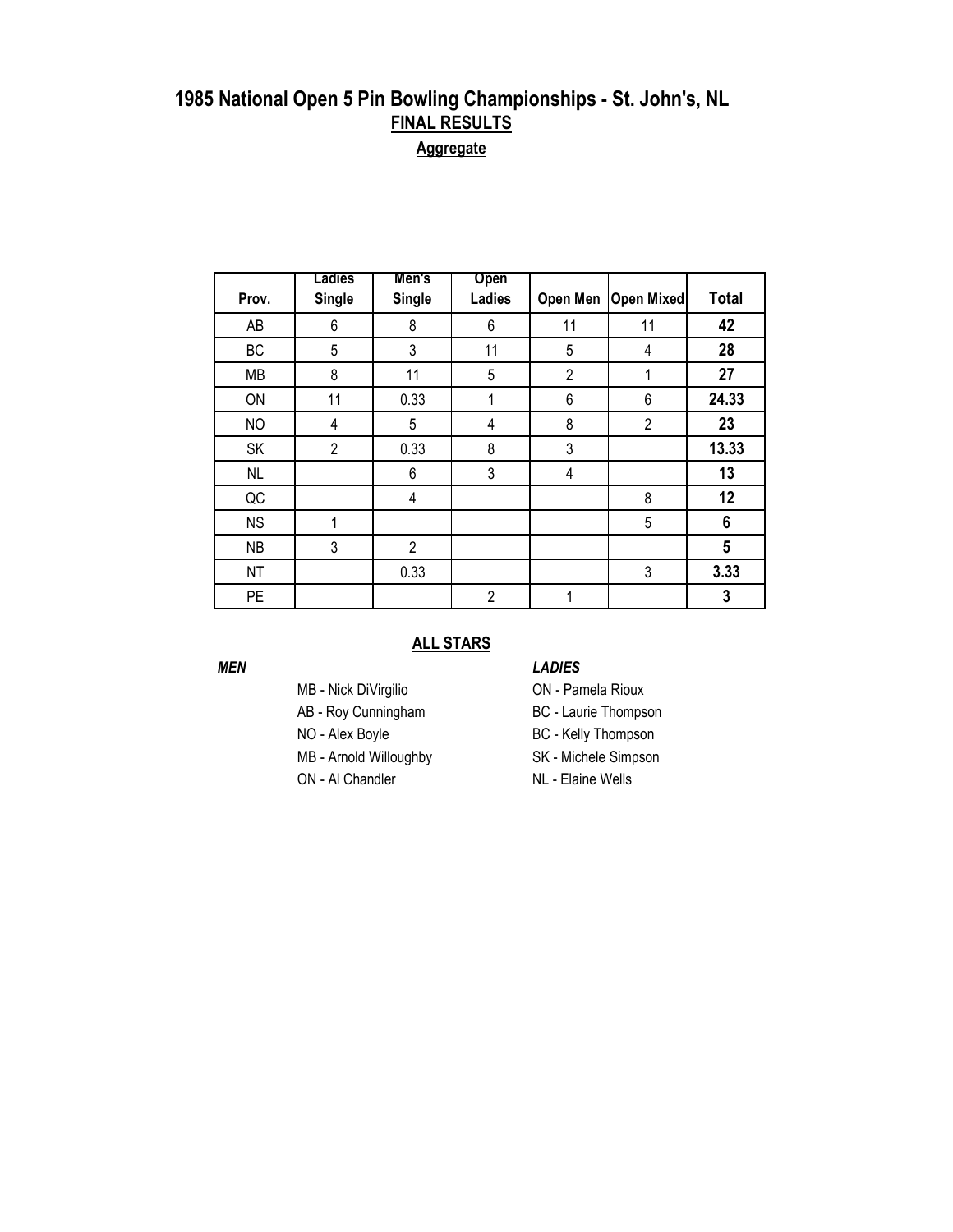#### **SINGLES QUALIFYING** *(15 games)*

| <b>Ladies</b> |           |                     | <b>Pinfall</b> | <b>MEN</b>       |                |                     | <b>Pinfall</b> |
|---------------|-----------|---------------------|----------------|------------------|----------------|---------------------|----------------|
| 1st           | <b>ON</b> | Pamela Rioux        | 3762           | 1st              | <b>MB</b>      | Nick DiVirgilio     | 4012           |
| 2nd           | AB        | Bev Meyer           | 3755           | 2nd              | NL             | Gerry Dooley        | 3983           |
| 3rd           | <b>MB</b> | Lori Grieder        | 3605           | 3rd              | N <sub>O</sub> | Alex Boyle          | 3950           |
| 4th           | NO        | Darlene Krauss      | 3580           | 4th              | QC             | Gaetan Cote         | 3878           |
| 5th           | ВC        | Sandy Waage         | 3546           | 5th              | AB             | Roy Cunningham      | 3857           |
| 6th           | <b>NB</b> | Sharon Corcoran     | 3480           | 6th              | <b>BC</b>      | <b>Rick Goyette</b> | 3732           |
| 7th           | SK        | Stella Mantach      | 3428           | 7th              | <b>NB</b>      | Roy Goving          | 3711           |
| 8th           | <b>NS</b> | Joyce Vincent       | 3367           | 8th              | <b>NT</b>      | <b>Bill Kowey</b>   | 3629           |
| 9th           | QC        | Marge Bellefeuille  | 3357           | 8th              | <b>ON</b>      | <b>Bill Korz</b>    | 3629           |
| 10th          | <b>NL</b> | Annetta Power       | 3336           | 8th              | <b>SK</b>      | Jim Johnson         | 3629           |
| 11th          | PE        | <b>Barb Richard</b> | 3285           | 11th             | <b>NS</b>      | John Hampsey        | 3479           |
| 12th          | <b>NT</b> | Doreen Leforte      | 3175           | 12 <sub>th</sub> | <b>PE</b>      | John Beck           | 3404           |

| <b>STEPLADDER - LADIES</b>        |                     |                               |                    | ON                          |      |
|-----------------------------------|---------------------|-------------------------------|--------------------|-----------------------------|------|
|                                   |                     |                               |                    | Pamela Rioux                | 296  |
|                                   |                     | AB                            |                    | Lori Grieder                | 251  |
|                                   |                     | Bev Meyer                     | 253                |                             |      |
|                                   | <b>MB</b>           | Lori Greider                  | 311                |                             |      |
|                                   | Lori Grieder<br>241 |                               |                    |                             |      |
| <b>NO</b>                         | 233<br>Sandy Waage  |                               |                    |                             |      |
| Darlene Krauss 237                |                     |                               | <b>GOLD</b>        | <b>ON - PAMELA RIOUX</b>    |      |
| Sandy Waage 256                   |                     |                               |                    |                             |      |
| <b>BC</b>                         |                     |                               |                    |                             |      |
|                                   |                     |                               |                    |                             |      |
|                                   |                     |                               |                    |                             |      |
| <b>STEPLADDER - MEN</b>           |                     |                               |                    | <b>MB</b>                   |      |
|                                   |                     |                               |                    | Nick DiVirgilio             | 238  |
|                                   |                     | <b>NL</b>                     |                    | Roy Cunningham 232          |      |
|                                   |                     | Gerry Dooley                  | 232                |                             |      |
|                                   | <b>NO</b>           |                               | Roy Cunningham 378 |                             |      |
|                                   | Alex Boyle<br>230   |                               |                    |                             |      |
| QC                                | Roy Cunningham 282  |                               |                    |                             |      |
| Gaetan Cote<br>233                |                     |                               | <b>GOLD</b>        | <b>MB - NICK DIVIRGILIO</b> |      |
| Roy Cunningham 371                |                     |                               |                    |                             |      |
| <b>BC</b>                         |                     |                               |                    |                             |      |
| AB                                |                     |                               |                    |                             |      |
|                                   |                     | <b>Tournament High Scores</b> |                    |                             |      |
| <b>Individual High Single</b>     | NS - Joyce Vincent  |                               | 388                | MB - Nick DiVirgilio        | 348  |
| <b>Individual High Five Games</b> | MB - Lori Grieder   |                               | 1336               | MB - Nick DiVirgilio        | 1407 |
| <b>Individual High Ten Games</b>  | AB - Bev Meyer      |                               | 2510               | QC - Gaetan Cote            | 2634 |
|                                   |                     |                               |                    |                             |      |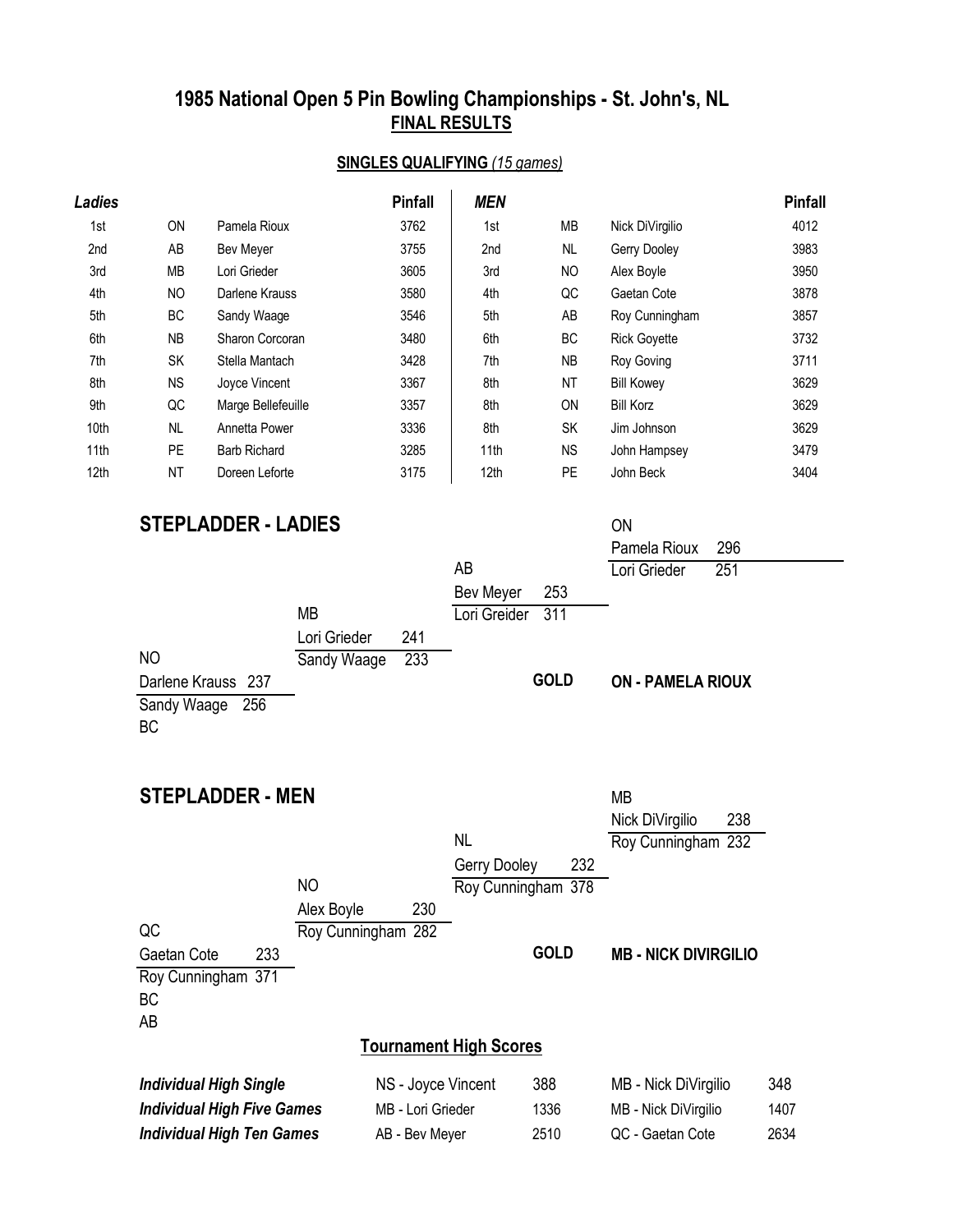| <b>Standing</b> | <b>LADIES</b><br><b>TEAMS</b> | Points |
|-----------------|-------------------------------|--------|
| 1st             | British Columbia              | 101    |
| 2nd             | Saskatchewan                  | 100    |
| 3rd             | Alberta                       | 97     |
| 4th             | Manitoba                      | 9      |
| 5th             | Northern Ontario              | 82     |
| 6th             | Newfoundland                  | 75.5   |
| 7th             | Prince Edward Island          | 65     |
| 8th             | Ontario                       | 61.5   |

| <b>GOLD - BRITISH COLUMBIA</b> |     | SILVER - SASKATCHEWAN |     | <b>BRONZE - ALBERTA</b> |     |  |  |
|--------------------------------|-----|-----------------------|-----|-------------------------|-----|--|--|
| Kelly Thompson                 | 249 | Cathy Daku            | 245 | Bev Meyer               | 240 |  |  |
| Laurie Thompson                | 260 | <b>Terry Stewart</b>  | 232 | Carol Bradford          | 218 |  |  |
| Rhonda Akai                    | 241 | Michelle Simpson      | 250 | Nancy Gervais           | 242 |  |  |
| M. Patterson                   | 242 | <b>Shirley Quayle</b> | 259 | Germaine Knipple        | 237 |  |  |
| Dorothy Way                    | 227 | Patty Smith           | 213 | Phyllis Ward            | 230 |  |  |
| Karen Decker                   | 212 | Phyllis Billings      | 218 | <b>Billie Wood</b>      | 219 |  |  |

| 4th             |                                            | 5th              |     |                       | 6th | 7th              |                             | 8th                  |                |  |
|-----------------|--------------------------------------------|------------------|-----|-----------------------|-----|------------------|-----------------------------|----------------------|----------------|--|
|                 | <b>MANITOBA</b><br><b>NORTHERN ONTARIO</b> |                  |     | <b>NEWFOUNDLAND</b>   |     |                  | <b>PRINCE EDWARD ISLAND</b> |                      | <b>ONTARIO</b> |  |
| Sheila McMullan | 239                                        | Darlene Krauss   | 242 | <b>Frances Peet</b>   | 225 | Cathy MacLaren   | 223                         | Linda Legault        | 210            |  |
| Linda Schwartz  | 229                                        | Pierette Lalonde | 225 | Nora Bursey           | 197 | Sherlyn Bevan    | 231                         | Elaine Hart          | 231            |  |
| Eileen Kirton   | 228                                        | Norma Cusson     | 223 | Diane Bursey          | 221 | Shelly MacDonald | 221                         | Debbie Raymond       | 218            |  |
| Pat Van Dale    | 229                                        | Laura Mitchell   | 226 | Joan Goobie           | 207 | Nancy Heaney     | 226                         | Simone Kearns        | 195            |  |
| Sandi Coghill   | 237                                        | Paula Taus       | 230 | <b>Sharon Clancey</b> | 224 | Darlene Demings  | 199                         | <b>Joan Dumoulin</b> | 213            |  |
| Sheila McKee    | 210                                        | Pauline Lacelle  | 221 | <b>Elaine Wells</b>   | 243 | Georgie Coulson  | 185                         | Pamela Rioux         | 245            |  |

| <b>Individual High Single</b> | BC - Laurie Thompson    | 433   |
|-------------------------------|-------------------------|-------|
| <b>Individual High Five</b>   | BC - Kelly Thompson     | 1348  |
| <b>Individual High Ten</b>    | BC - Kelly Thompson     | 2704  |
| <b>Team High Single</b>       | Alberta                 | 1476  |
| <b>Team High Five</b>         | <b>British Columbia</b> | 6161  |
| <b>Team High Ten</b>          | <b>British Columbia</b> | 12460 |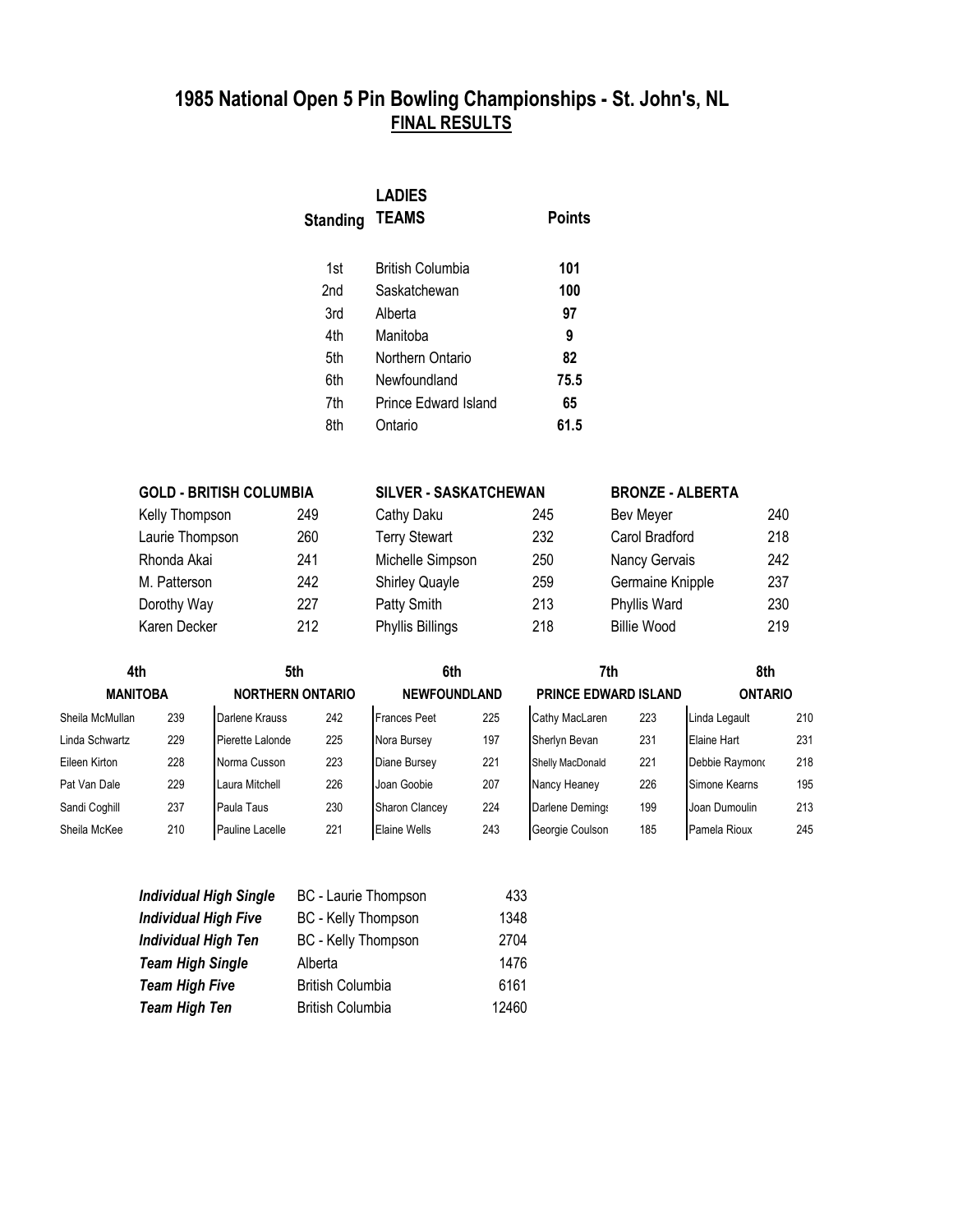| <b>MEN'S</b><br><b>TEAMS</b> | Points |
|------------------------------|--------|
| Alberta                      | 106    |
| Northern Ontario             | 98.5   |
| Ontario                      | 91.5   |
| <b>British Columbia</b>      | 85.5   |
| Newfoundland                 | 80.5   |
| Saskatchewan                 | 77.5   |
| Manitoba                     | 69     |
| Prince Edward Island         | 63.5   |
|                              |        |

| <b>GOLD - ALBERTA</b> |     | <b>SILVER - NORTHERN ONTARIO</b> |     | <b>BRONZE - ONTARIO</b> |     |  |
|-----------------------|-----|----------------------------------|-----|-------------------------|-----|--|
| Roy Cunningham        | 271 | Kevin Freeland                   | 221 | <b>Marty Best</b>       | 244 |  |
| Ryan Bader            | 239 | Alex Boyle                       | 263 | Al Chandler             | 257 |  |
| Ken Kurtz             | 255 | George May                       | 254 | Al Hardiman             | 251 |  |
| Tom Stevenson         | 251 | Romano Taus                      | 255 | Herman Wessels          | 260 |  |
| <b>Bill Todd</b>      | 239 | Noah Bertuzzi                    | 247 | <b>Bill Hill</b>        | 218 |  |
| Harry Topliffe        | 222 | Robert Sproule                   | 249 | Primo Falcioni          | 251 |  |

| 4th                     |     | 5th                 |     | 6th                  |     |                       | 7th |                             | 8th |  |
|-------------------------|-----|---------------------|-----|----------------------|-----|-----------------------|-----|-----------------------------|-----|--|
| <b>BRITISH COLUMBIA</b> |     | <b>NEWFOUNDLAND</b> |     | <b>SASKATCHEWAN</b>  |     | <b>MANITOBA</b>       |     | <b>PRINCE EDWARD ISLAND</b> |     |  |
| Marc Davis              | 249 | Lew Birmingham      | 240 | <b>Mike Carroll</b>  | 237 | Nick DiVirgilio       | 247 | Vince Carragher             | 253 |  |
| Keith Bayne             | 242 | <b>Dick Maloney</b> | 249 | Greg Koch            | 241 | <b>Bruce McKenzie</b> | 231 | <b>Bill Giggey</b>          | 223 |  |
| Chris Bonany            | 216 | Paul Rose           | 226 | Gord Worona          | 249 | <b>Boyd Wade</b>      | 238 | <b>Ardy McClintick</b>      | 229 |  |
| Vern Greenhill          | 253 | Dave Holloway       | 235 | Ernie Bahsler        | 227 | M. D'andreamatt       | 247 | David Gallant               | 234 |  |
| <b>Rick Edwards</b>     | 260 | <b>Tom Boyles</b>   | 230 | Will Ostapowich      | 242 | Alvin Lassen          | 208 | Donald Burke                | 218 |  |
| Pat Dance               | 231 | John Walsh          | 251 | <b>Wally Sedlick</b> | 235 | Gord Brown            | 240 | <b>Ernie Doucette</b>       | 222 |  |

| <b>Individual High Single</b> | <b>ON</b> - Herman Wessels | 450   |
|-------------------------------|----------------------------|-------|
| <b>Individual High Five</b>   | NO - Alex Boyle            | 1424  |
| <b>Individual High Ten</b>    | NO - Alex Boyle            | 2814  |
| <b>Team High Single</b>       | Ontario                    | 1573  |
| <b>Team High Five</b>         | Northern Ontario           | 6459  |
| <b>Team High Ten</b>          | Northern Ontario           | 12885 |